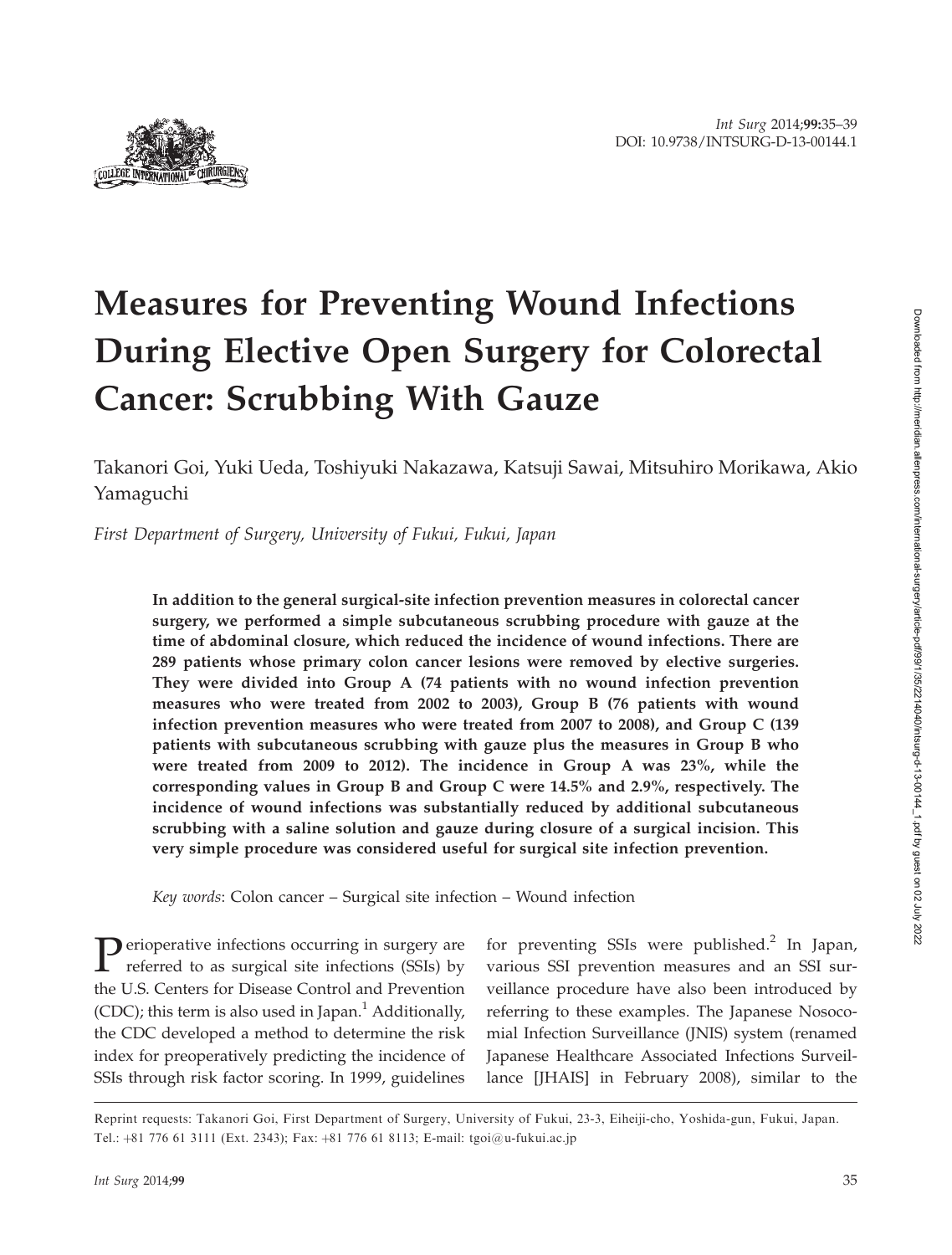

Fig. 1 (a) During surgery, wound edges were covered with drapes. (b) High-pressure subcutaneous washing with 300 mL of physiological saline. An 18-gauge needle was attached to a 50-mL injection syringe into which the saline solution was drawn, and then ejected in 1 stroke by plunger pressure and sprayed over the wound site for washing. (c) Subcutaneous scrubbing with gauze.

National Nosocomial Infection Surveillance (NNIS) system, was launched, and surgical operations were included in 2002.

According to the NNIS system report, SSIs rank third among nosocomial infections. $3,4$  In terms of nosocomial infections in surgical patients, SSIs were ranked the highest at 38%, of which wound infections accounted for two-thirds, and organ and body cavity infections accounted for one-third.<sup>5</sup> Thanks to various SSI prevention measures in recent years, the incidence of wound infections has tended to decrease, but an incidence of approximately 10% has still been reported to date.<sup>6–11</sup> Generally, the occurrence of SSI results in longer hospital stays and increased hospitalization costs.<sup>12,13</sup> Smith *et al* reported that a wound infection would mean an additional medical cost at home, even if the patient is not staying in the hospital. $14$  Therefore, additional measures are important to prevent SSIs.

In the present study, in addition to the general wound infection countermeasures, we performed a subcutaneous scrubbing procedure with gauze during abdominal closure in colorectal cancer surgery to examine whether this additional step could change the incidence of wound infections.

## Materials and Methods

Of the 290 colorectal cancer patients who underwent elective surgery for intestinal resection  $(\geq)$  lymph node dissection) from 2002 to 2012 in our department, 74 were assigned to Group A (operations performed from 2002 to 2003); 76 were assigned to Group B (operations performed from 2007 to 2008); and 139 were assigned to Group C (operations performed from 2009 to 2012) to examine the incidence of SSIs. The NNIS diagnostic criteria were used to define wound infections.<sup>15</sup> In our department, measures for wound infections in colorectal cancer surgery have been implemented stepwise since 2004. By 2007, the procedure had been documented and standardized; therefore, investigation was started. The wound infection rate was reduced in 2007 and 2008, whereas the scrubbing method with gauze was introduced in 2009 to further reduce the infection rate.

We examined patients who underwent laparoscopic surgery, including patients with T3 or lower lesion depths, N1 or lower lymph node metastasis grades and no distant metastases, and those who underwent open surgery.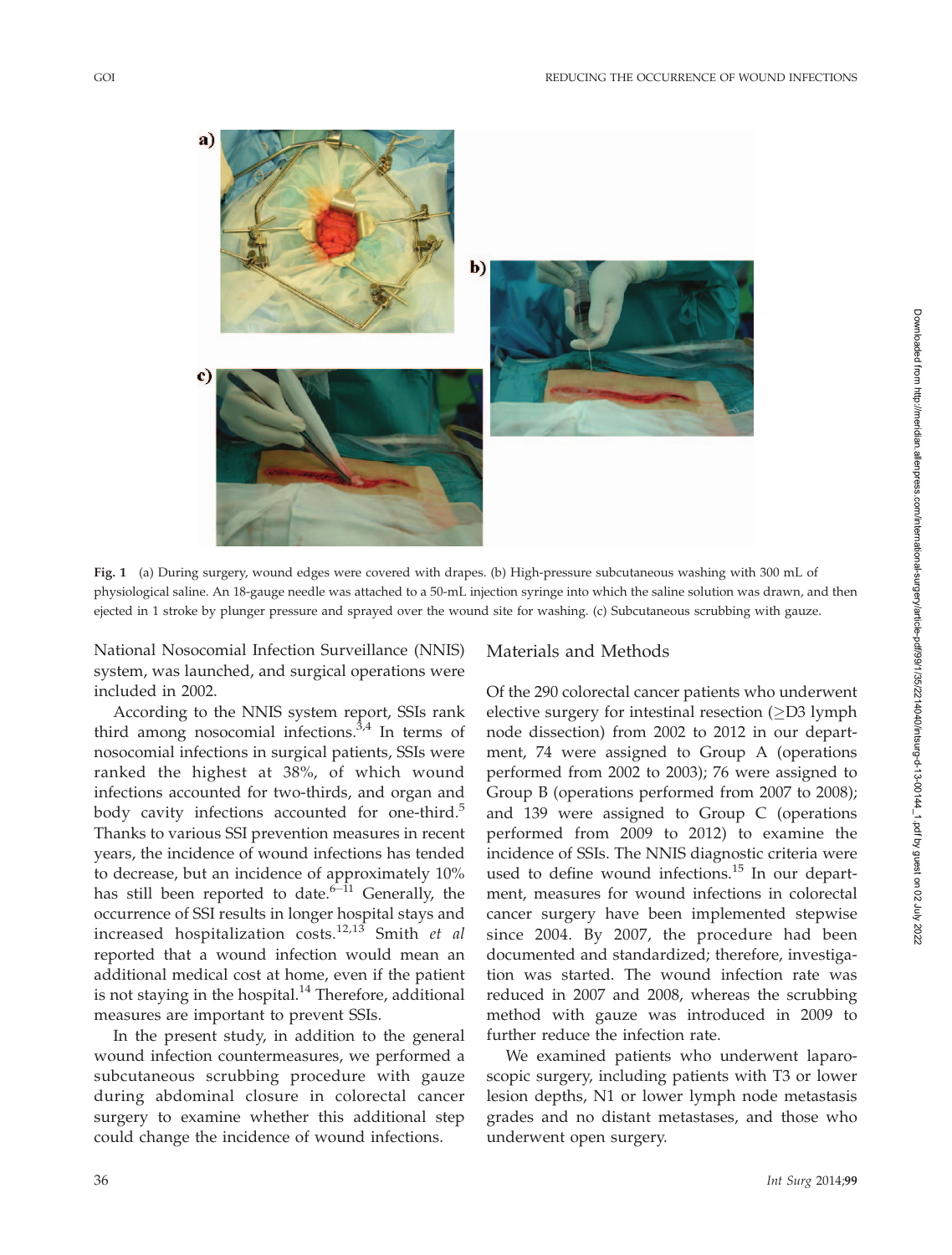|                      | $2002 - 2003$ | $2007 - 2008$ | $2009 - 2012$ |
|----------------------|---------------|---------------|---------------|
| No. of patients      | 74            | 76            | 139           |
| Gender $(M/F)$       | 45/29         | 35/41         | 81/58         |
| Mean age (years)     | 67.2          | 71.6          | 70.7          |
| Blood transfusion    | 8             | 8             | 12            |
| ASA                  |               |               |               |
| >2                   | 63            | 70            | 127           |
| >3                   | 9             | 6             | 12            |
| Smoker               | 25            | 25            | 50            |
| <b>BMI</b>           | 22.1          | 22.5          | 22.6          |
| Operation time (min) | 183.0         | 164.0         | 198.7         |
| <b>Diabetes</b>      | 13            | 6             | 32            |

Table 1 Patient characteristics

#### Prevention of surgical site infection

In Group A, hair was shaved at the incision site on the day prior to surgery. During the colorectal cancer surgery, after intra-abdominal manipulation for removing the intestine, the abdominal cavity was cleansed with a 3000-mL saline solution, and the fascia was closed for abdominal closure. In Group B, the incision site was treated with a hair removal cream on the day prior to surgery. Until 2006, surgery was initiated early in the morning; therefore, hair removal was performed during the previous night. However, since 2007, only the clipper procedure has been used immediately before surgery, according to necessity. During surgery, the wound edge was covered with a drape (3M Steri-Drape Wound Edge Protector 1075, Lexington, MA, USA). Then, at the time of wound closure after primary lesion resection, gloves were changed, surgical tools were replaced with new tools (no change in staff), and the abdominal cavity was cleansed with a 3000-mL saline solution. After the fascia was closed, the subcutaneous site was washed with a 300-mL high-pressure saline solution, and the skin was closed to finish the surgery. In Group C, in addition to the procedures employed in Group B, gauze was used for subcutaneous scrubbing during the high-pressure washing. For the high-pressure washing process, an 18-gauge needle was attached to a 50-mL injection syringe into which the saline solution was drawn, and then ejected in 1 stroke by plunger pressure and sprayed over the wound site for washing (Fig. 1).

Since 2002, preoperative measures included smoking cessation, nutritional state improvement, and in diabetic patients, reductions in hemoglobin A1c (HbA1c) concentration to 7% or lower. For the intraoperative procedure, the body temperature was maintained at approximately  $36.5^{\circ}$ C during surgery.



Fig. 2 Before the implementation of pre- and intraoperative preventive measures, wound infections occurred in 17 of 74 patients (23%) with colon cancer surgery. After the implementation of pre- and intra-operative preventive measures, wound infections occurred in 11 of 76 patients (14.5%) between 2007 and 2008. In Group C, wound infections occurred in 4 of 139 patients (2.9%) between 2009 and 2012. In group C, patients were with significantly fewer wound infections occurring compared with Groups A and B.

#### Results

Table 1 shows the breakdown of the cases in Groups A, B, and C. No significant differences were observed in gender, age, American Society of Anesthesiologists (ASA) score, primary site, stage, concurrent disease, bleeding amount, or surgery duration. In Group A, wound infections were found in 17 of the 74 (23%) patients. In Group B, wound infections were found in 11 of the 76 (14.5%) patients, all of whom received wound infection countermeasures; the incidence of infections in Group B was significantly lower than infection incidence in Group A. In Group C, which contained patients who received an additional infection countermeasure, wound infections were found in 4 of the 139 (2.9%) patients, representing a significant reduction from the levels noted in Group A and B (Fig. 2).

An additional investigation by year showed no major differences in the frequency of occurrence of wound infections in different years in Group A, but the rate in colon cancer patients was 16% in 2007, 11.5% in 2008, 3.4% in 2009, 2.8% in 2010, 2.8% in 2011, and 2.6% in 2012 in Group B, with the frequency of occurrence of wound infection declining in recent years (Fig. 3).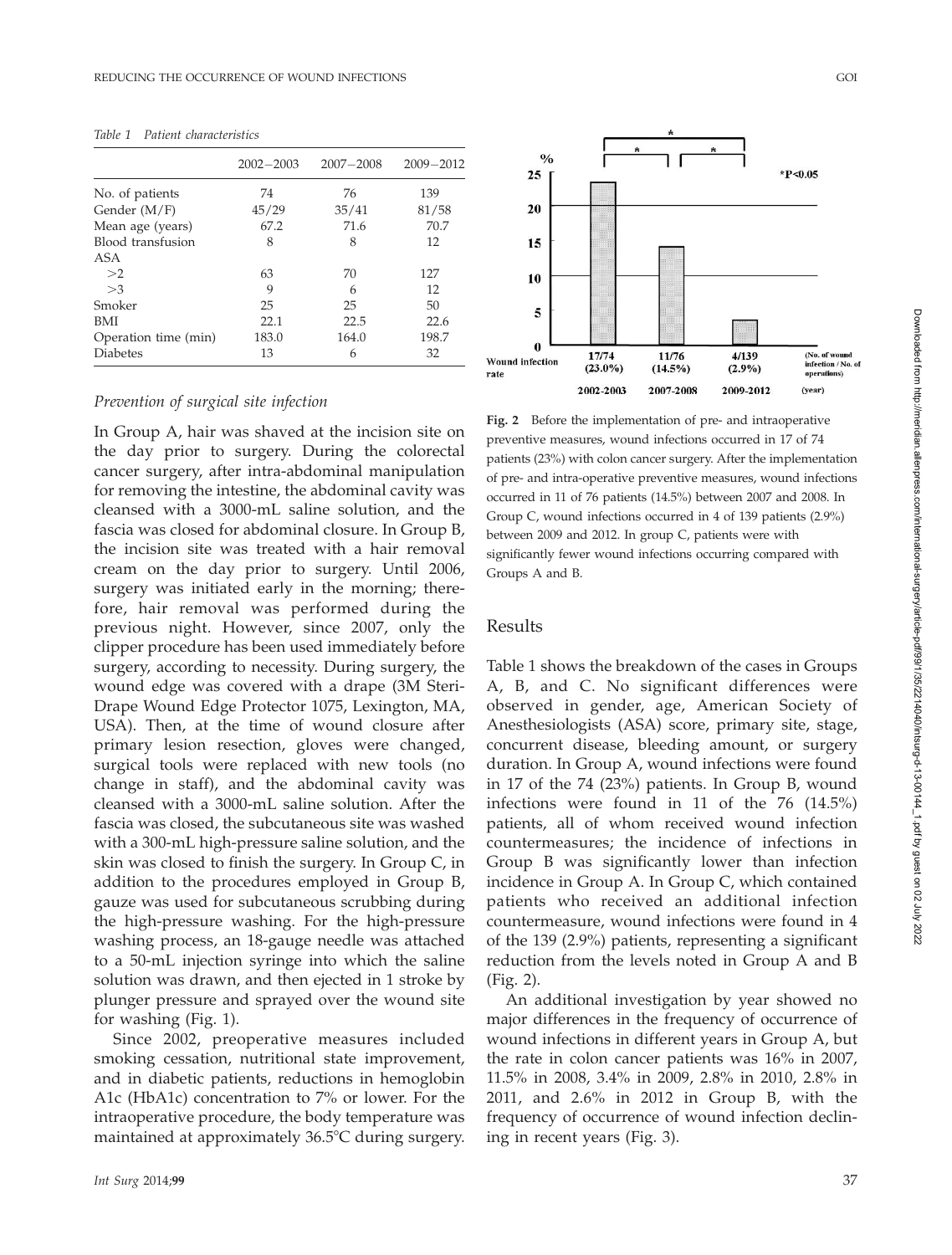

Fig. 3 The rate of wound infections in colon cancer patients was 16% in 2007, 11.5% in 2008, 3.4% in 2009, 2.8% in 2010, 2.8% in 2011, and 2.6% in 2012, after the implementation of intraoperative preventive procedure (from 2009 to 2012; in addition: subcutaneous scrubbing with gauze).

## Discussion

According to the findings of SSI surveillance procedures in the United States and Japan, SSIs were frequently observed in gastrointestinal surgery cases, especially in colorectal cancer surgery patients.<sup>4</sup> Even with SSI prevention measures in place, wound infections are known to occur in about 10% of patients.<sup>6-11</sup> Generally, wound infections can increase hospital stay duration/costs and delay social rehabilitation; therefore, it is important to implement SSI-prevention measures. When an intestinal resection is conducted, the bacteria may fall from the resected intestine, and this may be related to wound infections. The number of bacteria in the large intestine is reported to be several thousand times that of the upper digestive tract and is considered to be a major factor for contamination of the surgical site and occurrence of an SSI. The following are possible SSI prevention measures: (1) Devise preparatory procedures to minimize contamination during surgery; (2) Prevent contamination of the surgical site during the operation; and (3) Prevent SSIs from happening even in the existence of a slight contamination by increasing the patient's resistance to infections and by eliminating contamination.<sup>4</sup>

Before 2003, the SSI prevention measures in Japan and in our department were just mechanical colonic irrigation and heeding precautions to minimize contamination of the surgical site during an operation; very few institutions had adopted concrete measures. In our department, the rate of wound infection used to be quite high. Since 2004, measures for wound infections in colorectal cancer surgery have been implemented stepwise. By 2007, the procedure had been documented and standardized; therefore, investigation was started. We cover the wound edge with a drape; then, when closing the abdominal wall, the gloves were changed; the surgical tools were replaced with new ones; and high-pressure washing was conducted with a 300 mL saline solution. Thus, the incidence of wound infection could be significantly reduced in our department, reaching about 10%, which was nearly equivalent to the average level given in reports. In the present study, we aimed to further reduce the incidence of wound infection. Speculating that a reduction in the number of bacteria at the wound site would be effective, we scrubbed the subcutaneous region with gauze during the high-pressure washing before closing the wound, as an additional procedure. The idea of scrubbing with gauze was inspired by the effectiveness of brush scrubbing for contaminated injuries.<sup>16</sup> The outcome was a reduction in the incidence of wound infection, as expected. We considered that the decrease in the bacteria under the skin possibly brought about the good result. In recent years, laparoscopy has been conducted for a better cosmetic outcome, and the incidence of wound infection from a laparoscopy has been reported to be about 6%, which was lower than that of an open abdominal surgery.<sup>8-10</sup> If a wound infection occurs in a laparoscopy, the cosmetic aspect will be compromised; therefore, a wound infection should be avoided. After adopting this method, the incidence of wound infection has been reduced to 2% in our department. According to the results of the present study, subcutaneous scrubbing with gauze at the time of high-pressure washing before wound closure was found to be effective, in addition to the general SSI prevention measures. This very simple procedure was considered useful for SSI prevention.

### References

- 1. Culver DH, Horan TC, Gaynes RP, Martone WJ, Jarvis WR, Emori TG et al. Surgical wound infection rates by wound class, operative procedure, and patient risk index. National Nosocomial Infections Surveillance System. Am J Med 1991;91(3): 152–157
- 2. CDC. Guideline for Prevention of Surgical Site Infection, 1999. Infect Control Hosp Epidemiol 1999;20(4):247–278